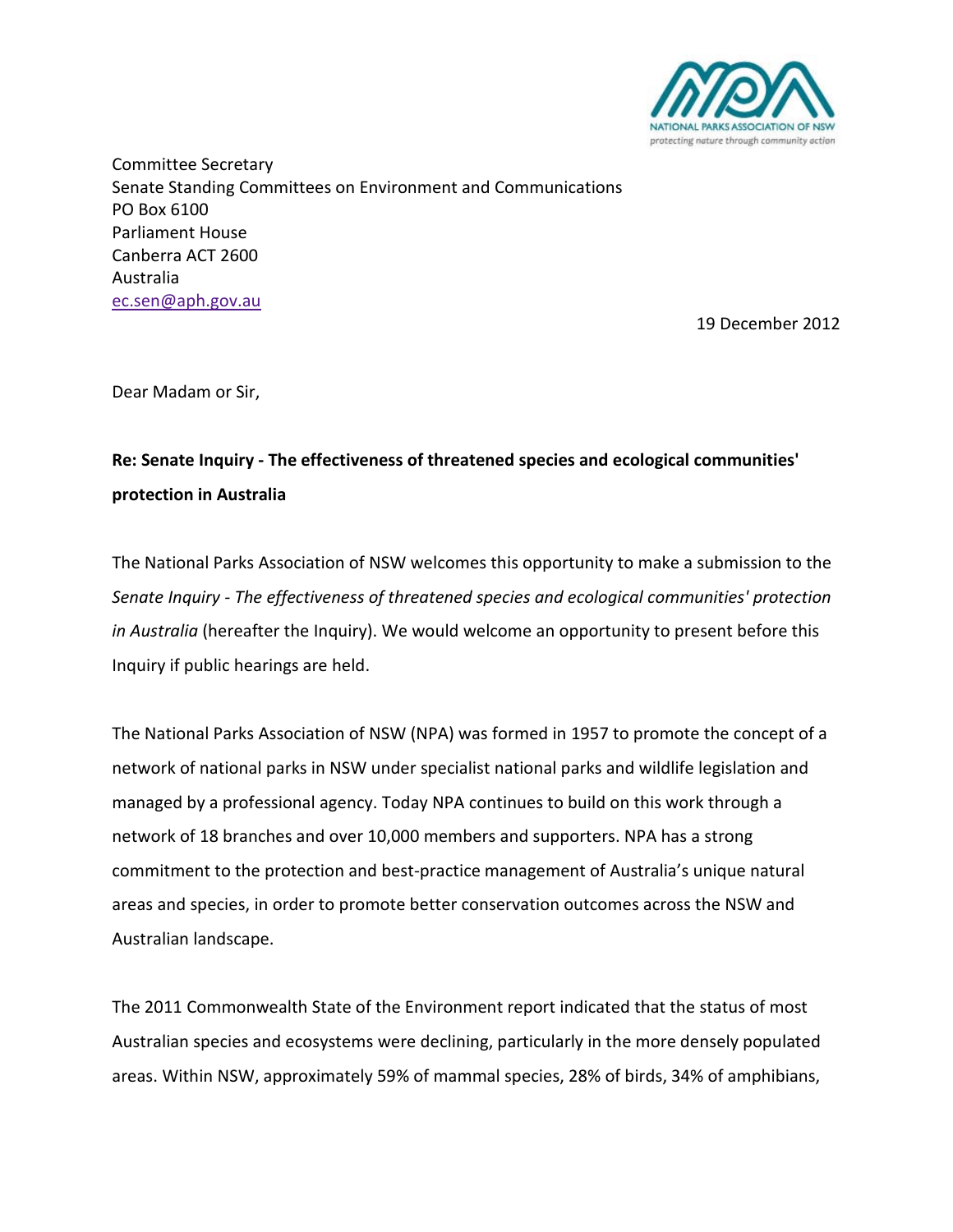18% of reptiles and 13% of plants are listed as threatened, according to the 2009 NSW State of the Environment report.

The current conservation actions undertaken in Australia are important, and have had some impact in slowing the loss of biodiversity in this country. However, much stronger, better resourced and better monitored conservation actions are needed, particularly at the federal level, if the current decline in biodiversity is to be halted and reversed.

Protection of threatened species and ecosystems is extremely important as means of protecting the broader landscape of Australia. Threatened species and ecological communities are clear and often iconic illustrations of the pressures on our ecosystems. By addressing key threats and pressures to protect threatened species, within the context of the broader ecosystems, broader biodiversity conservation outcomes can also be achieved. In addition, under the current regulatory systems, protection of threatened species or ecological communities can often be the only means of challenging developments or actions with significant potential to cause environmental damage. This situation is not ideal, and the principles of threatened species protection, and environmental protection more broadly, need to be better integrated across all jurisdictions and all relevant legislative instruments (e.g. planning and mining legislation).

We have provided specific comments on the effectiveness of threatened species and ecological communities' protection in Australia under the Inquiry's terms of reference 1 – 6 below.

ToR 1. Management of key threats to listed species and ecological communities Within Australia, it is apparent that a much greater and more strategic investment in threatened species protection at all levels is required. The 2011 Commonwealth State of the Environment report identified nine major pressures affecting biodiversity, including local climate, clearing of ecosystems, grazing pressures, invasive species, altered fire regimes and altered hydrology. Despite current conservation and mitigation efforts, all but two of these pressures were assessed as having a high or very high impact and currently deteriorating. It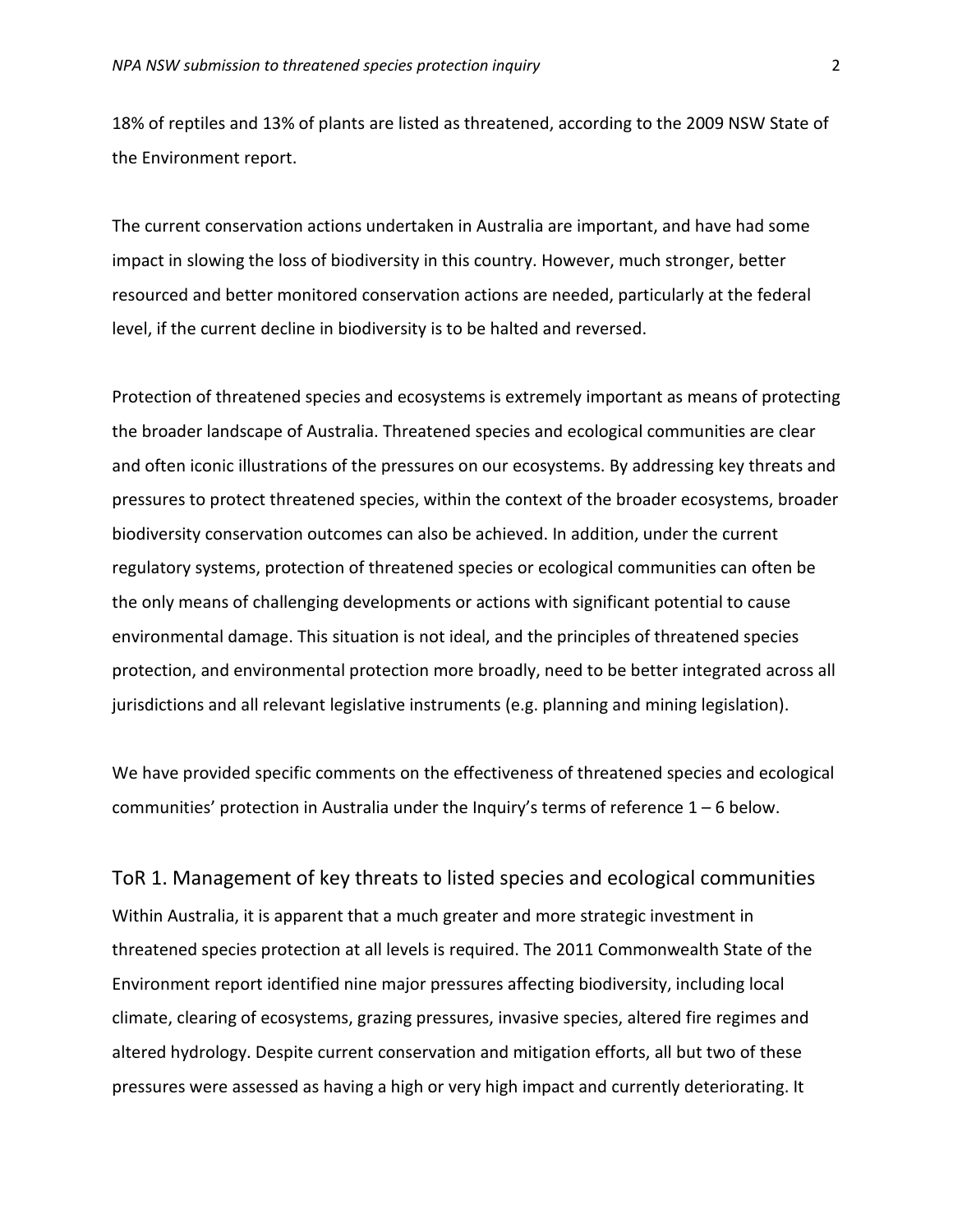should be noted that committed conservation actions, if appropriately resourced, do have an impact in mitigating the loss of biodiversity. In an analysis of more than 25,000 vertebrate species, published in the journal *Science*, Hoffmann *et al*. (2010) concluded biodiversity decline would have been at least 20% worse in the absence of successful conservation efforts.

#### *1.1. Monitoring programs*

One major problem for undertaking successful management actions is that there is no sustained and well-resourced commitment to monitoring the status of threatened species and ecosystems, let alone the response of threatened species and ecological communities to the management actions taken. The 2011 Commonwealth State of the Environment report notes that across all jurisdictions there is inadequate information available on which to base assessments of and decisions about biodiversity and biodiversity management, and that there is insufficient investment in collecting this data, given the potential benefits it can bring. If Australia is to alleviate the pressures on our biodiversity and protect threatened species and ecosystems, it is vital that the resources allocated to management of threatened species and ecosystems and key threats are greatly increased. This must include providing resources for sustained and thorough monitoring programs, both to collect baseline data and to assess the effectiveness of management actions and the impacts of various threatening processes over time.

Citizen science, the systematic collection of scientific data about local biodiversity by trained community volunteers, has the potential to play an important complimentary role to monitoring programs conducted by government or scientific institutions. Citizen science projects can both provide data about threatened species and promote community interest in and engagement with the species, particularly with those in their local area. Because citizen science projects promote community engagement and a sense of community ownership, they have the potential to be long-term, self sustaining programs providing local data on threatened species populations.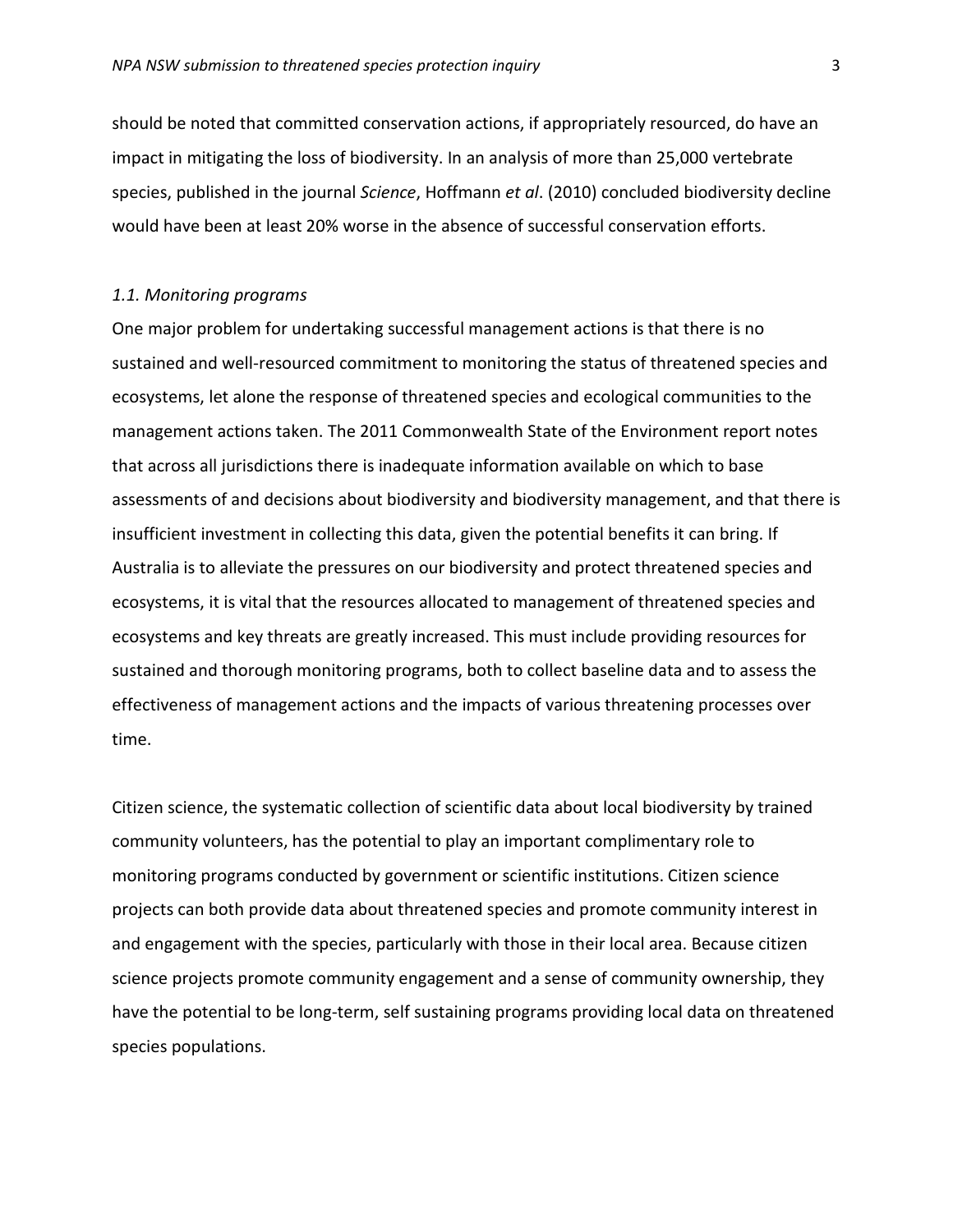There are already substantial existing citizen science initiatives and resources in Australia. The Atlas of Living Australia, which is supported by the Australian government, is an important means of collating observations made by citizen scientists about threatened species. NPA is currently developing a Great Koala Count event in NSW, which will mobilise large numbers of interested citizens to collect data about Koala distribution and numbers in their local areas. This will be modelled on the successful Great Koala Count in South Australia earlier in November 2012, which was affiliated with the Atlas of Living Australia and attracted over 1000 people. The information collected will provide valuable baseline data about this vulnerable species. Another example of the potential of citizen science is the substantial collection of data about birds, including threatened bird species, collected by BirdLife Australia's volunteer network.

It should be noted that citizen science cannot and should not be considered as a replacement for investment in professional monitoring programs by government, as there are many monitoring tasks that cannot feasibly, safely or legally be undertaken by the public, and there can more imprecision and inaccuracies in the data gathered. However, citizen science projects relating to threatened species (and biodiversity generally) are an important and cost-effective complement to professional monitoring, and should be an important additional area for government investment.

## *1.2 Accountability and transparency*

It is also important to increase accountability and transparency in reporting the impacts of management actions on threatened species. This will provide a much greater incentive for ensuring that management actions are effective and that resources are being wisely allocated for maximum effect. Simply acknowledging a threat to a listed species or ecosystem, and deciding that it should be managed, without monitoring or reporting the success of management actions, is unlikely to produce any real benefit for threatened species. For example, NPA recently viewed a draft project plan prepared by the Office of Environment and Heritage for the Booroolong Frog (*Litoria booroolongensis*), which is listed as endangered under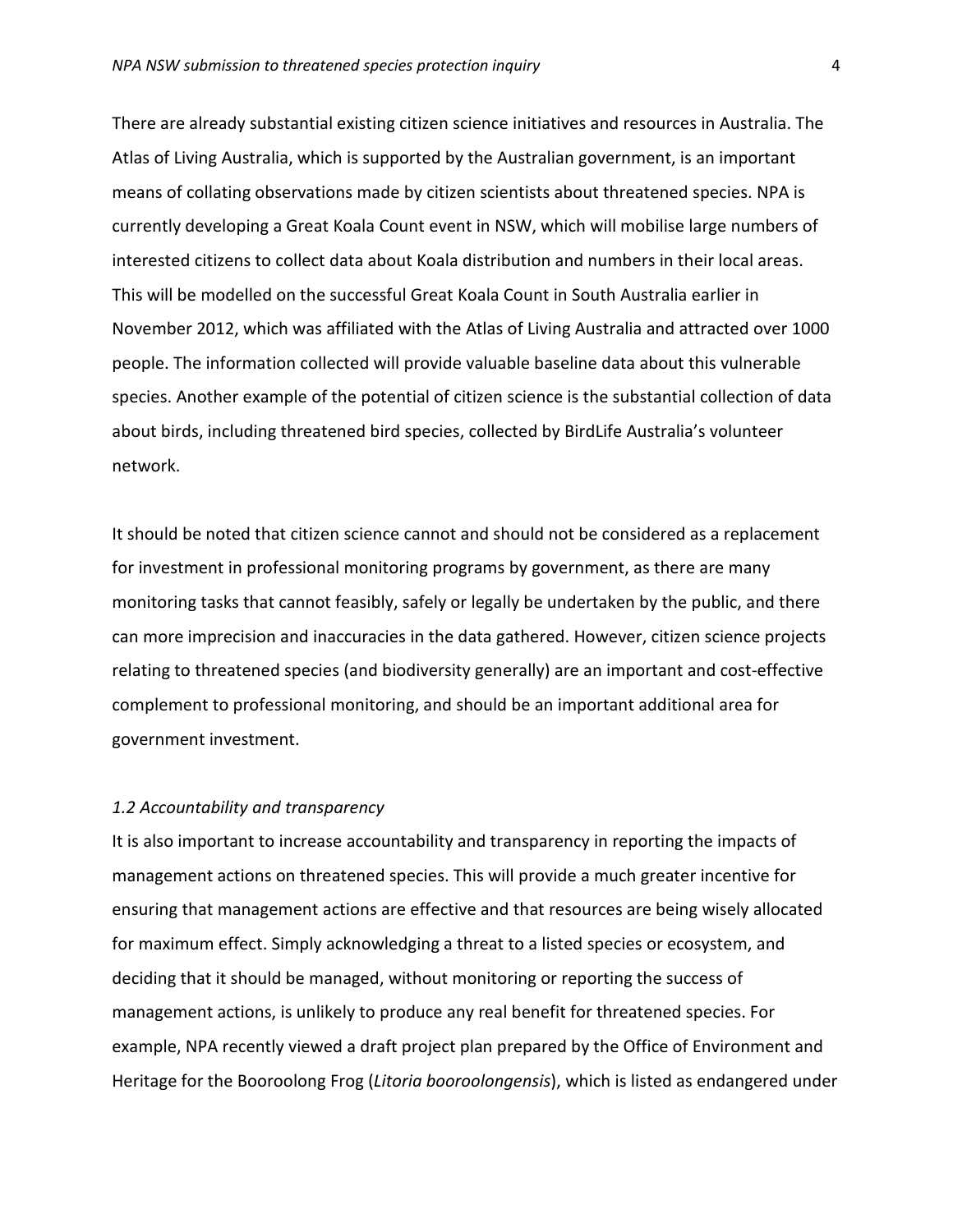both the *Environment Protection and Biodiversity Conservation Act 1999* (*EPBC Act*) and the NSW *Threatened Species Conservation Act 1995*. One site-specific management action was "Horse control", which aimed to "minimise the rate of increase of horse populations so that numbers are maintained at a sustainable level". This is supposed to be achieved by continuing current trapping programs in Kosciuszko National Park. However, current trapping programs are ineffective, with surveys and anecdotal evidence suggesting that horse populations are growing at rates between 23% and 50% in recent years. With only minimal funds were assigned for all management actions across multiple sites, the project has no chance of substantially increasing feral horse control in order to maintain populations at a sustainable level. Transparent monitoring and reporting is needed to ensure that management actions are actually successful and cost-effective.

# ToR 2. Development and implementation of recovery plans

There are a number of ways in which the development and implementation of recovery plans could be improved. It is important that recovery plans put recommended actions for a listed species or community in the context of the whole ecosystem of which they are part. In addition, there is often a significant time lag between listing of threatened species and ecological communities, and the development of recovery plans. For example, there are more than 1000 threatened species and ecological communities listed under NSW legislation, but less than 10% of these have finalised recovery plans. As another example, the recovery plan for the Greyheaded Flying-fox, which was listed as vulnerable under Commonwealth and NSW legislation in 2001, is still at the draft stage.

There also needs to be much greater resourcing of recovery plan development and implementation. The lack of funding for implementation means that many of the plans have not been properly implemented. Actually implementing all existing recovery plans would make a significant contribution to the protection of Australia's biodiversity. There are currently no publicly available measures of recovery plan implementation. It would be much easier to evaluate the success of these plans if they included specific, measurable, time-limited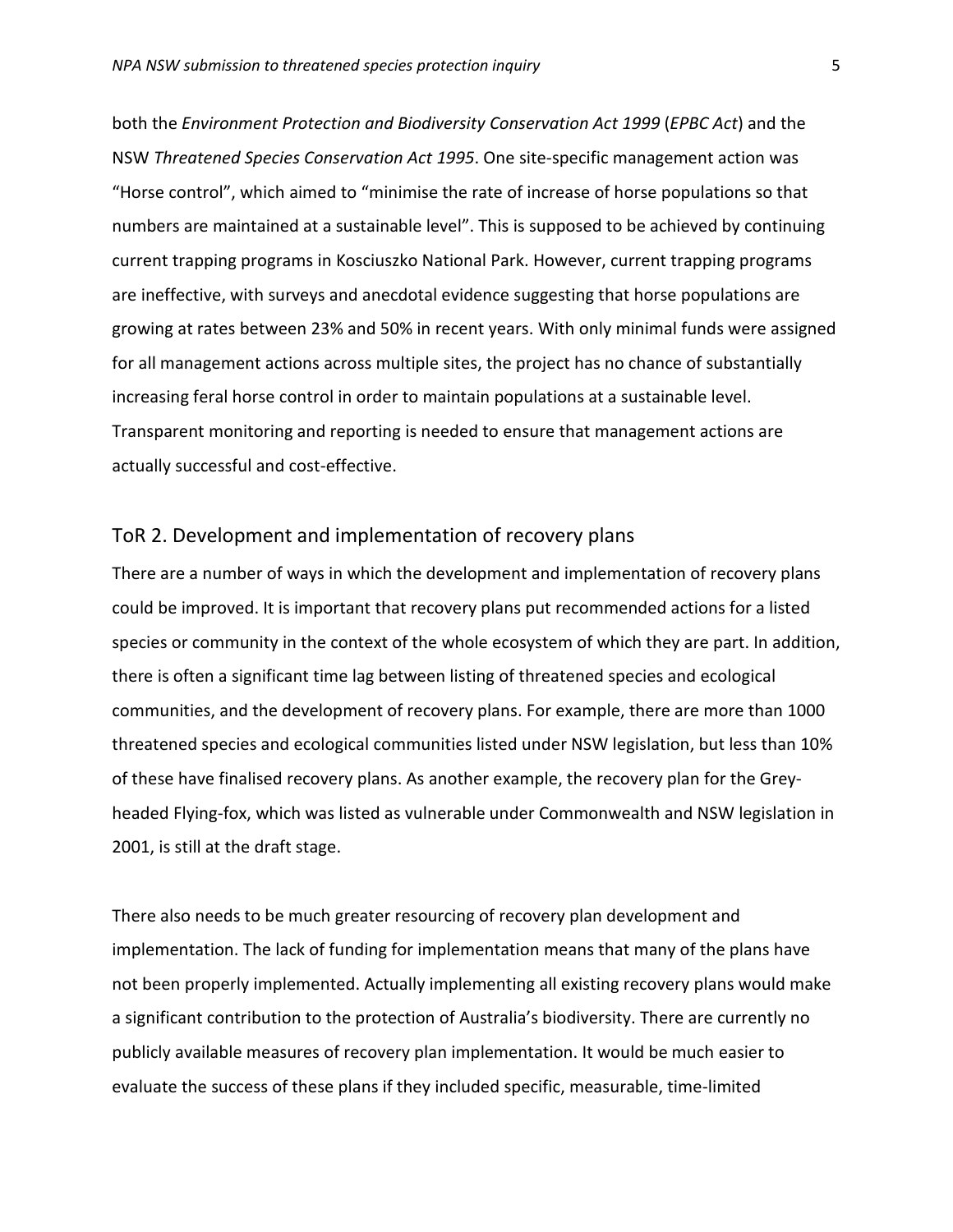objectives. It is also important that governments resource effective and timely reviews of recovery plans, as this process is currently slow and inefficient.

## ToR 3. Management of critical habitat across all land tenures

In NSW, declaration of critical habitat under the *Threatened Species Conservation Act 1995* (*TSC Act*) gives an area a number of protections. Planning authorities must consider the register of critical habitat when deciding whether to grant development consent, public authorities must consider the habitat when using land they control, and development applications and licence applications for activities carried out on the land require a species impact statement.

Unfortunately, critical habitat listing is a very under-used conservation tool for endangered and critically endangered habitat in NSW. Only four areas have been declared as critical habitat under the *TSC Act* (three of which are already within existing protected areas), which highlights several weaknesses in this system. One key weakness is that the decision to list critical habitat is made by the Minister, who must have regard to the likely social and economic consequences of a declaration. This has resulted in economic considerations preventing the listing of critical habitats, despite strong scientific support. In addition, the NSW definition of critical habitat does not include habitat where species aren't currently found, but which are expected to become important as corridors, habitat or refugia due to climate change in the future. It would be better for this definition to be aligned with the Queensland definition, which includes areas considered essential for the conservation of protected wildlife, even if they are not currently occupied by that species. Mechanisms for critical habitat listing under the *EPBC Act* could also be more extensively used.

It is important for these problems to be overcome, in order to provide stronger protection of critical habitat that is found outside of the reserve system, such as on private conservation reserves and public land such as Travelling Stock Routes (TSRs). Currently, private protected areas in NSW, unlike national parks, are not secure against threats posed by mining, nor are public lands such as TSRs.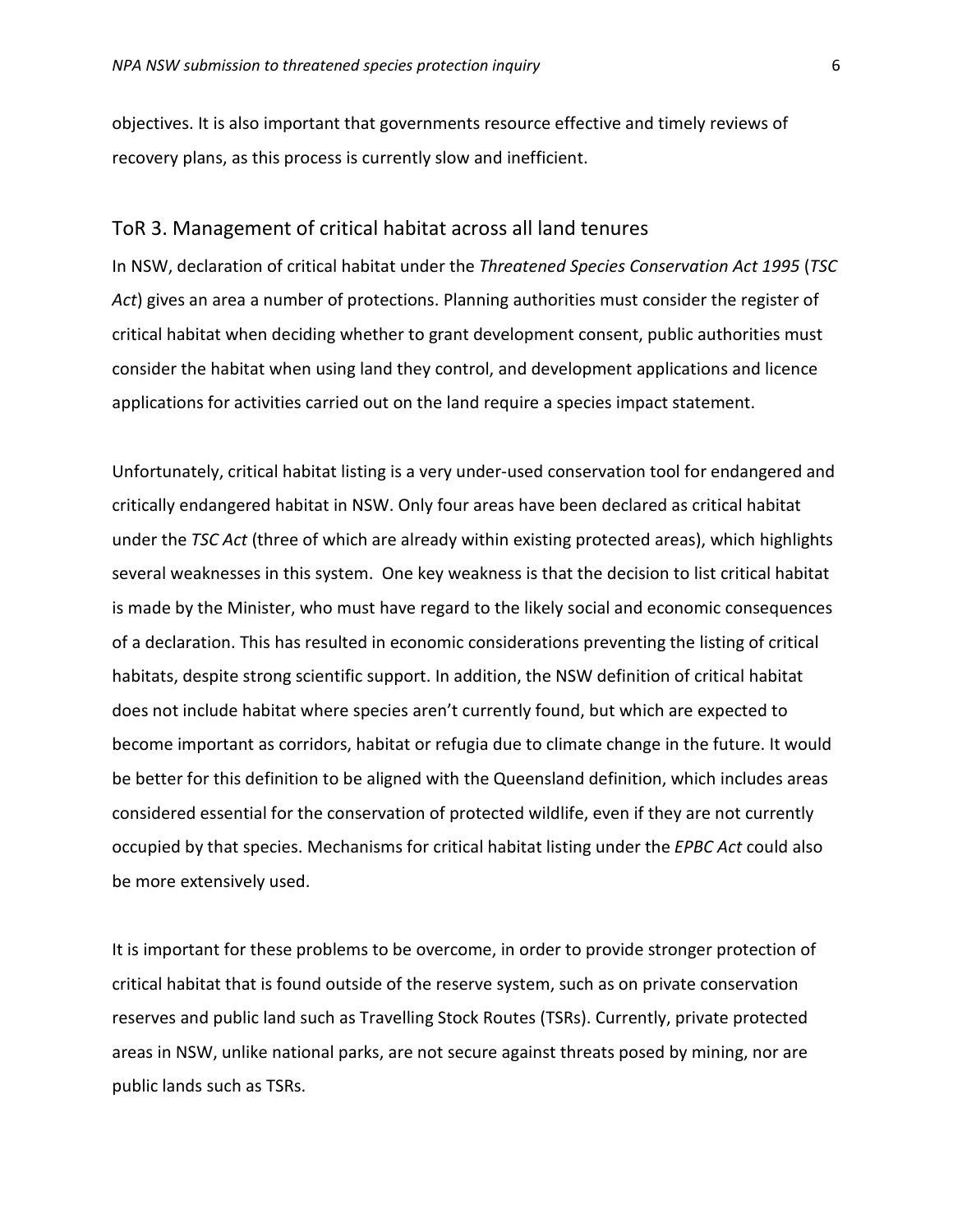It is also important to note the important role of a comprehensive, adequate and representative National Reserve System in protecting important habitat for threatened species and biodiversity more generally. A well managed and well designed National Reserve System provides vital "core areas" of relatively intact habitat, which are the cornerstone of crosstenure connectivity conservation networks. It should not be assumed, though, that just because a species or community occurs within the National Reserve System that it is safe. The management of critical habitat and survival of threatened species and communities should be explicitly stated and worked towards as key outcomes for all national parks and reserves.

Similarly, for marine species, marine parks and specifically marine sanctuary zones are a vital element of marine species and ecosystem conservation, as part of a broader, well-managed marine estate. This was acknowledged in the Scientific Audit of Marine Parks conducted recently for the NSW government, which stated that a network of marine parks including sanctuary zones are an important mechanism in mitigating the effects of climate change on biodiversity, by spanning a range of latitudes and depths, providing species with access to refugee from changing temperatures, sequestering "blue carbon" in habitat features, and reduction of damage caused by storms, floods, droughts and sea level rise; protecting threatened or sensitive species, environments and cultural sites from damage caused by extractive resource use; controlling or preventing threatening land-based processes or maritime activities and reducing disturbance to sensitive areas, thus reducing the risk of bioinvasion?<sup>[1](#page-6-0)</sup>. Both marine sanctuary zones and terrestrial reserves are important refuges for biodiversity, as they are areas where avoidable pressures such as extractive resource use and high impact recreation are (for the most part) excluded, giving species and ecosystems the best possible chance of coping with less-avoidable pressures such as climate change.

<span id="page-6-0"></span><sup>&</sup>lt;sup>1</sup> Beeton RJS, Buxton CD, Cutbush GC, Fairweather PG, Johnston EL & Ryan R (2012) Report of the Independent Scientific Audit of Marine Parks in New South Wales. NSW Department of Primary Industries and Office of Environment and Heritage, NSW.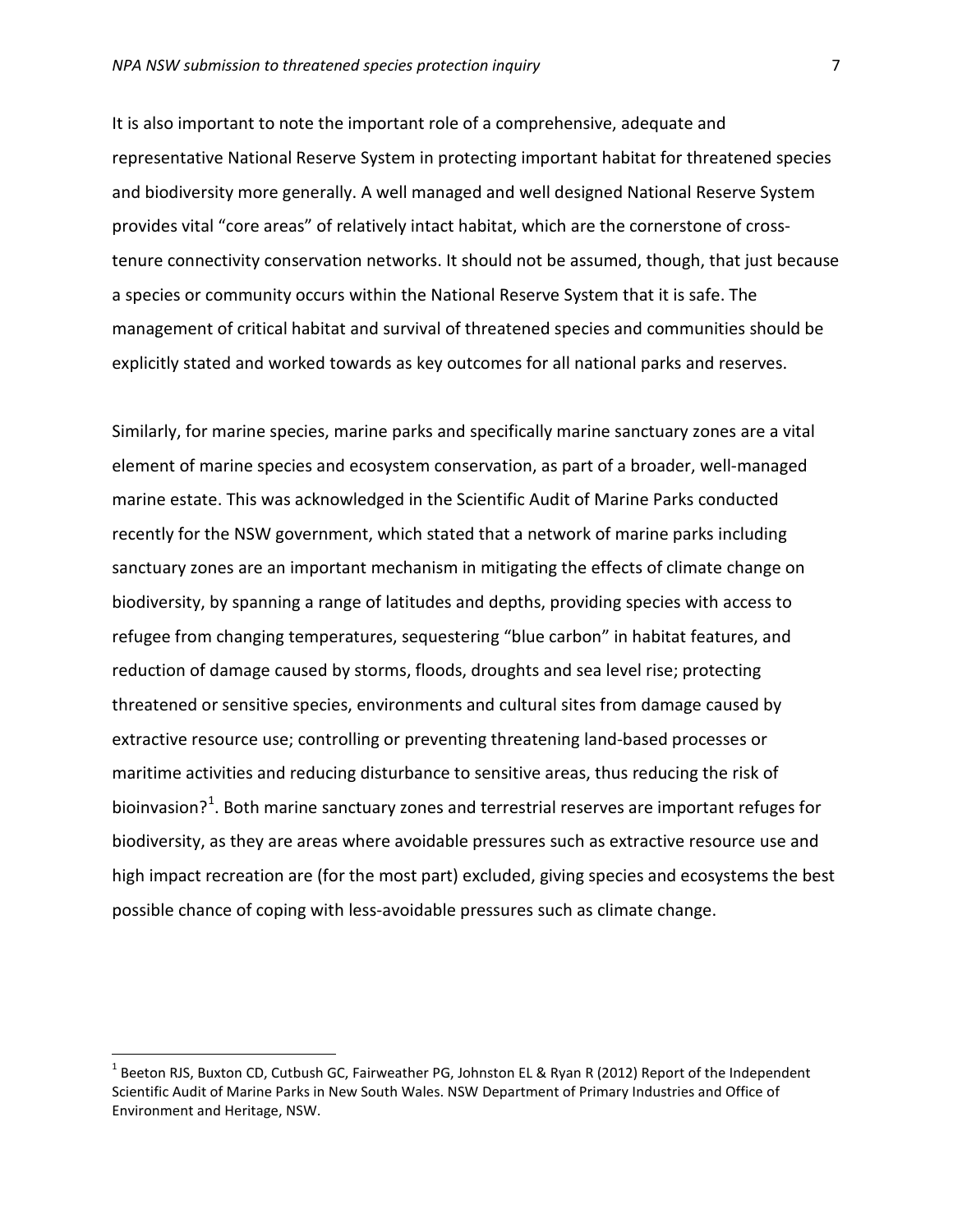# ToR 4. Regulatory and funding arrangements at all levels of government

## *4.1 Regulatory arrangements*

NPA notes the findings of the Australian Network of Environmental Defender's Offices (ANEDO) in their recent assessment of the adequacy of threatened species and planning laws across all Australian jurisdictions, which noted that no jurisdiction has regulatory arrangements that meet best-practice standards for environmental assessment. We support ANEDO's recommendation that threatened species laws in all jurisdictions need to be reviewed, strengthened and fully resourced and implemented, to incorporate core elements of best practice threatened species legislation, including:

- An overarching object to protect and conserve biodiversity
- Object operationalised by all decision-makers under the legislation
- Implementation of an ecosystem approach
- A strong Commonwealth oversight and approval role
- Independent Scientific Committee
- Listing based on scientific considerations only
- Expanded listing categories
- Strengthened mandatory EIA and species impact assessment processes
- Focus on avoiding and mitigating impacts
- Significantly increased resourcing for recovery and threat abatement planning
- Increased enforcement and increased penalties
- Public participation provision, in relation to listing, planning and civil enforcement
- Clear integration with planning and natural resource management legislation
- Easily accessible publicly available information on listing, habitat mapping, government research and enforcement.

## *4.2 Concerns about weakening of federal environmental powers*

NPA has been seriously concerned by the proposals for the Federal Government's environmental approval powers to be devolved to the State governments, which would have significant adverse effects on threatened species and ecological communities and jeopardise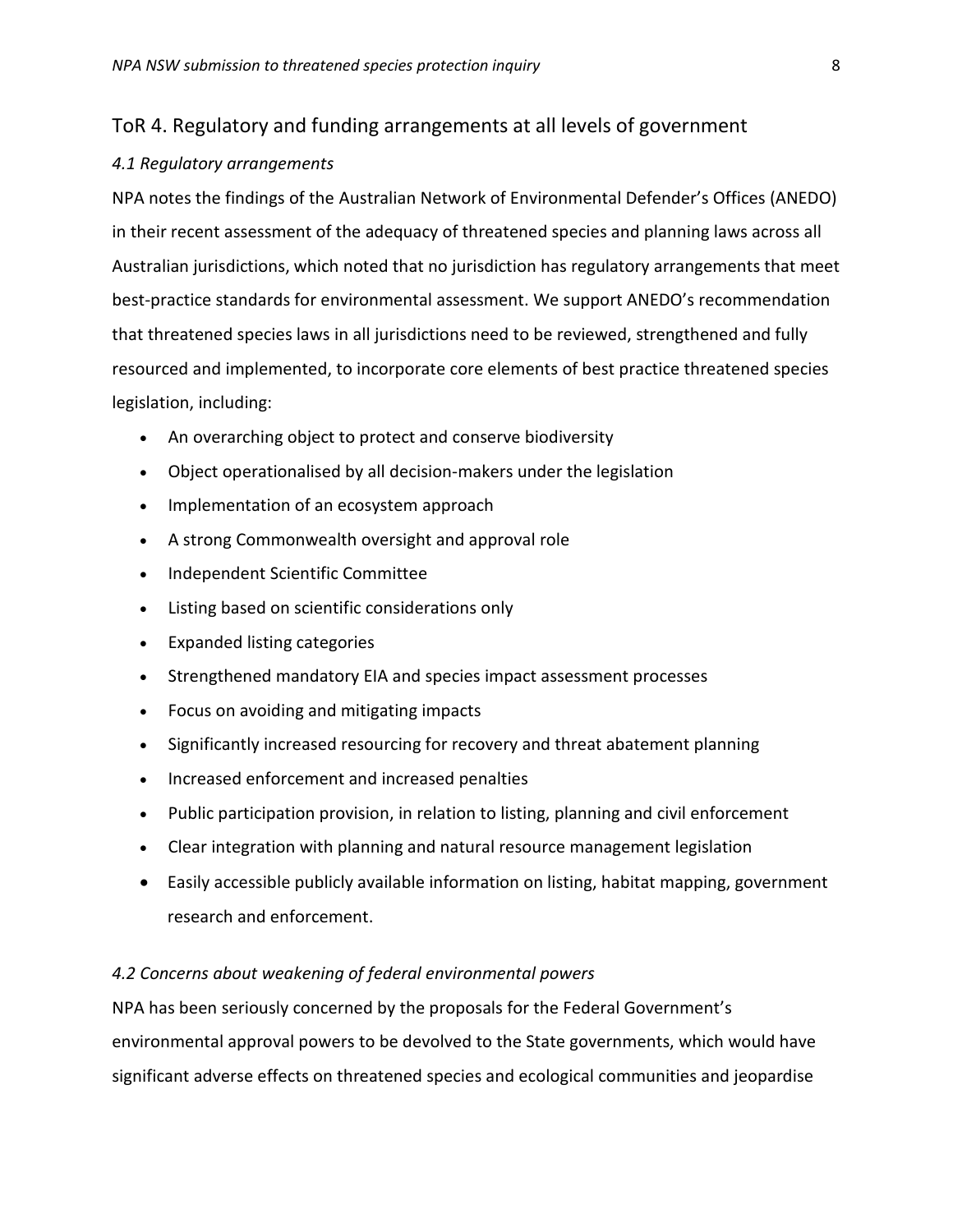protection measures. NPA strongly supports the Federal government's recent decision to suspend this process, and we urge the Federal government to retain and significantly strengthen its environmental powers.

State governments cannot be relied upon to exercise powers of approval in a way that adequately protects threatened species, their habitat and ecological communities. As detailed under ToR 6 below, the NSW Government's recent track record of damaging environmental decisions, including allowing recreational hunting and 'scientific trials' of grazing and logging in national parks, indicates that it is prepared to disregard even the existing regulatory requirements for threatened species, and gives conservationists and scientists very little hope that it can successfully improve threatened species protection without strong federal oversight and leadership.

The recent attempt by the Victorian state government to reintroduce cattle grazing into the national-heritage listed Alpine National Park provides a very clear illustration of the need for the Federal Government to retain its environmental powers in order to protect threatened species and ecological communities. Four of the six trial sites into which cattle were introduced by the Victorian government were recorded as containing federally-listed threatened species and ecological communities (the vulnerable Alpine Tree Frog, endangered Spotted Tree Frog, vulnerable Dwarf Sedge, vulnerable Montane Leafy Greenhood Orchid and the endangered Alpine Sphagnum Bogs and Fens ecological community), and many of the sites were also adjacent to EPBC-listed species and ecological communities, without adequate fencing to prevent cattle from straying out of the site.<sup>[2](#page-8-0)</sup> Intervention by the Federal environment minister, under the *EPBC Act*, was necessary to stop these trials and provide protection for the affected threatened species and communities.

<span id="page-8-0"></span><sup>&</sup>lt;sup>2</sup> Victorian National Parks Association (2011) Issue Paper: Nationally threatened species at risk from alpine cattle grazing. Accessed online 12.12.12 from

http://vnpa.org.au/admin/library/attachments/PDFs/Issues%20papers/ISSUES%20PAPER%20- %20Alps%20grazing%20risks%20threatened%20species.pdf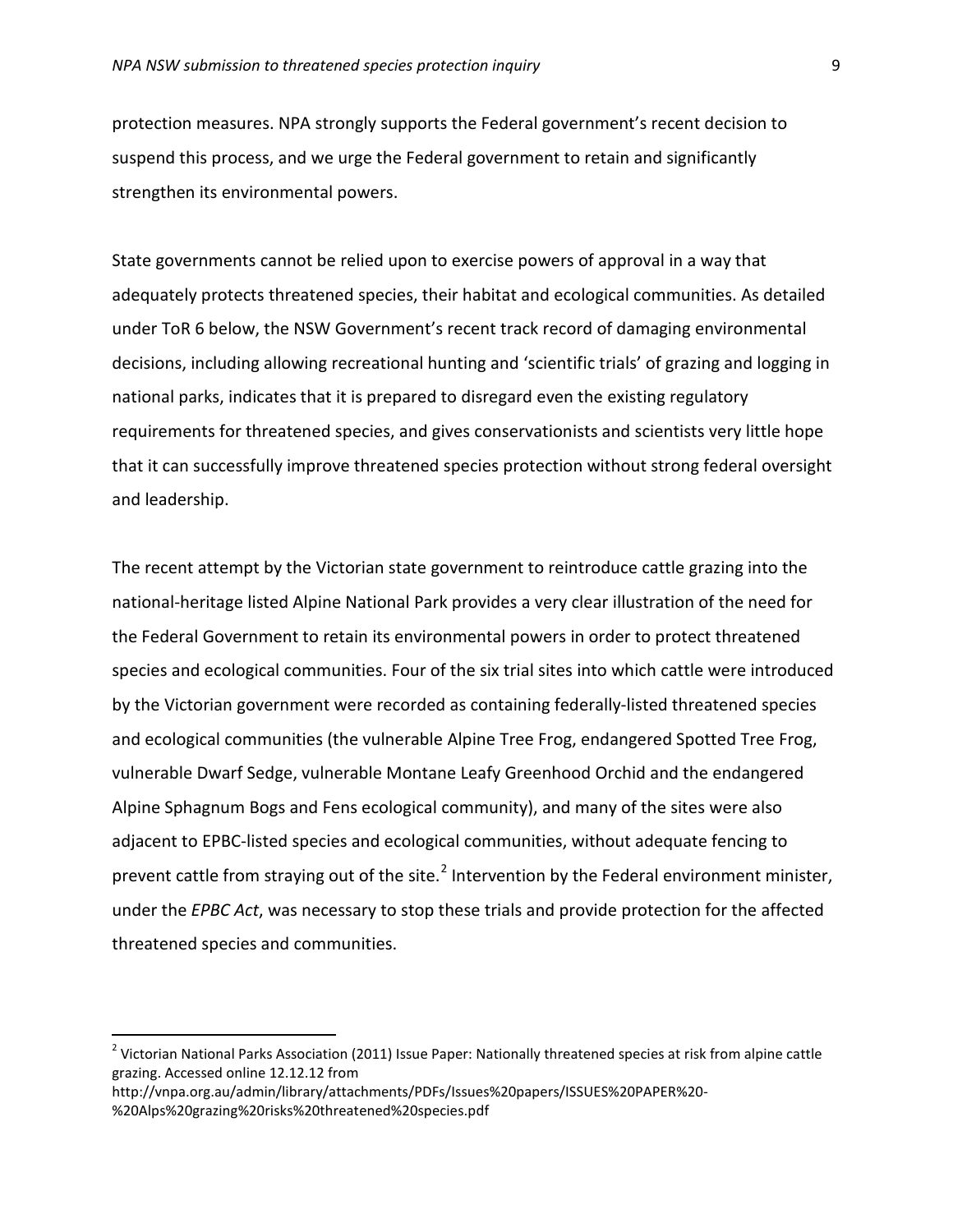Australia's responsibilities under international conventions such as the World Heritage Convention, the Convention on Biological Diversity and various other agreements such as the JAMBA, CAMBA and ROKAMBA agreements on migratory bird species are also best dealt with at a national rather than a state level, given the cross-jurisdictional nature of these conventions. Federal intervention in state government decisions has also been necessary on a number of occasions in order to protect significant places and species under these conventions, such as Federal decision making preventing the Queensland state government from oil drilling in the Great Barrier Reef in the 1970s and 1980s.

The recent report prepared by the Australian Network of Environmental Defender's Offices (ANEDO) noted that the *Environment Protection and Biodiversity Conservation Act 1999* (*EPBC Act*) allows the public to have a 'watchdog' role in identifying and reporting breaches of the Act, and challenging decisions. This role is absent under the threatened species and conservation legislation of many states.

### *4.3 Funding arrangements*

As discussed in ToR1 above, current funding arrangements at the Federal and State levels are not sufficient to ensure that the decline in biodiversity can be reversed. In particular, state and territory governments have very limited resources, and in NSW and a number of other states, governments are currently making cuts and cost-saving measures across the public sector, leading to loss of staff, positions and programs relating to threatened species and conservation. As discussed under ToR1, it is important to increase levels of investment in monitoring and research to ensure that on-ground threatened species management actions are actually having the desired effect, reflect best practice and are cost-effective.

*4.4 Tax concessions and reform to encourage investment in private land conservation programs* We consider tax concessions and reforms could greatly assist the further protection of Australia's unique flora and fauna on private land through increased philanthropic activity.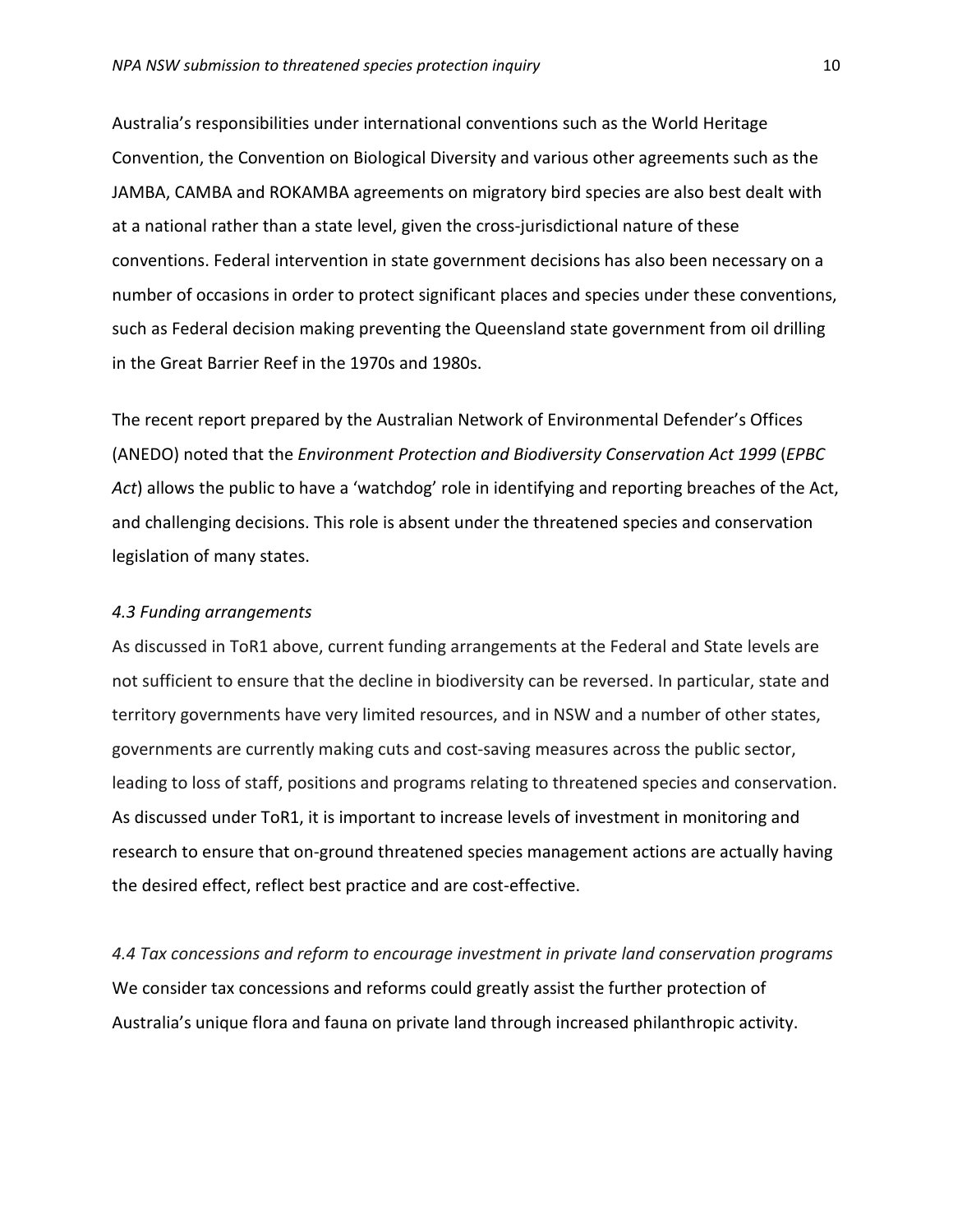Acting in the nation's interests, there are now dozens of organisations, along with countless individuals, including thousands of primary producers, across Australia that are dedicated to long-term stewardship of land for nature conservation and the provision of sustainable environments. Approaches range from property-based management activities with no formal agreements, to the management of land through a legal covenant, to the acquisition and management of land specifically for the purpose of nature conservation.

These approaches need support, and with that support the public benefit would be greatly enhanced.

# ToR 5. Timeliness and risk management within the listings processes

In many jurisdictions, risk management within the listings process needs to be improved. For example, in NSW, the current listing process shows a strong bias towards iconic species, particularly mammals and birds. Less iconic, poorly-studied taxa such as invertebrates and fungi are very poorly represented on the threatened species list. In many cases, there is insufficient data available for assessing the status of species or ecological communities. Because of the severe lack of resources for threatened species protection, further research is very rarely undertaken, even when available data suggests that it would probably lead to listing of the species or community. In addition, fish and marine vegetation are not listed under the NSW *Threatened Species Conservation Act 1995* (TSC Act), but under the *Fisheries Management Act 1997* (FM Act). This is an illogical arrangement and leads to a conflict of interest, as the FM Act is administered by the Minister for Primary Industries, who oversees the exploitation of marine resources, and should not also oversee biodiversity protection.

A number of state jurisdictions, including Victoria and South Australia, do not make reference to the precautionary principle in their legislation, meaning that listing is unlikely to occur if resourcing constraints prevent collection of adequate data about a species.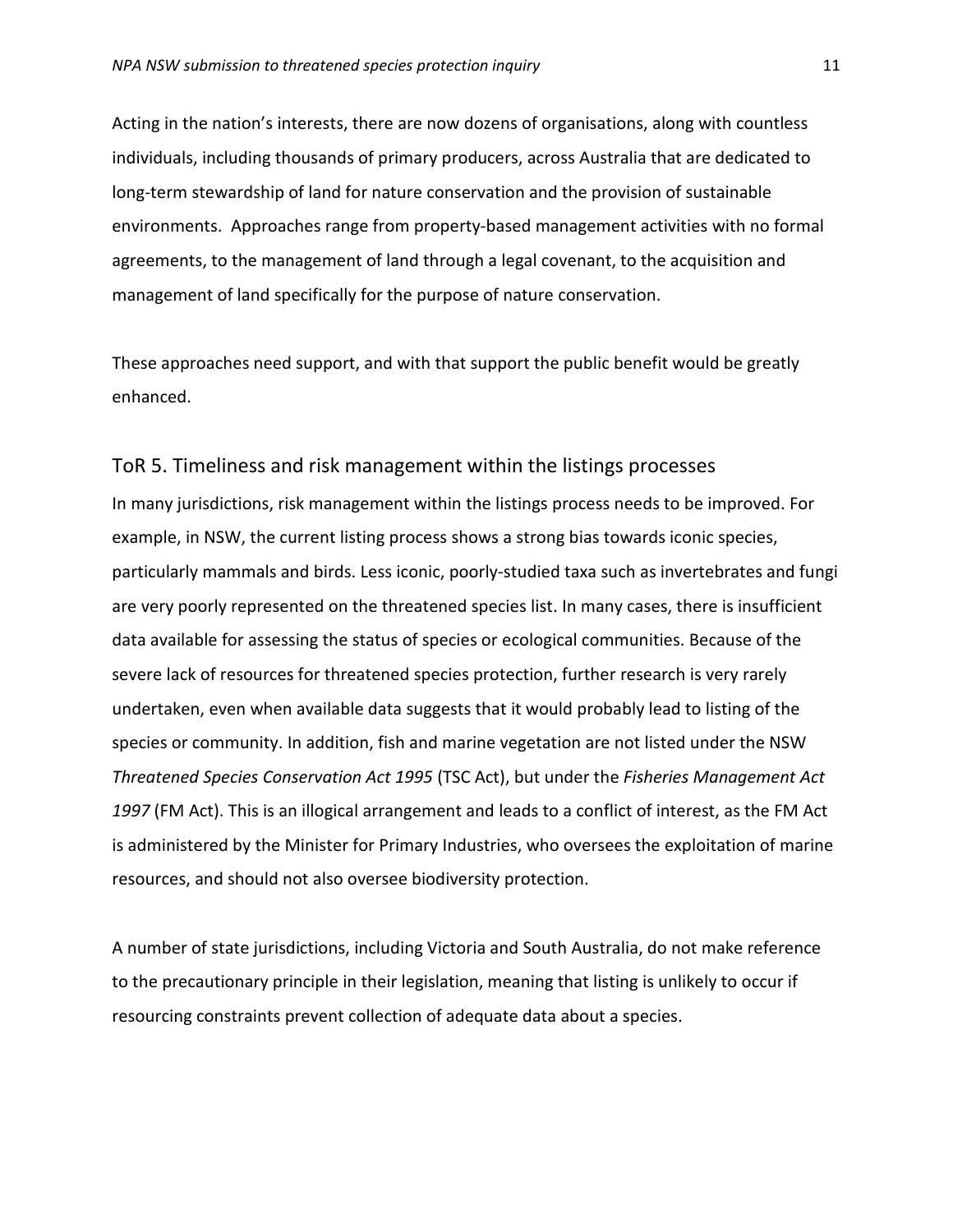ToR 6. The historical record of state and territory governments on these matters The historical record of many state and territory governments on matters relating to species and ecological community protection has been poor, and has been particularly bad in recent times. This situation is hardly surprising, as state and territory government have considerably more limited resources than the Federal government. Financial constraints can mean cuts to staff and resources devoted to threatened species and ecological community protection. More critically, there will frequently be circumstances in which the short term financial and political rewards of approving a development, allowing resource extraction or making a political deal with particular interest groups will provide a strong incentive for state governments to severely compromise threatened species protection. This situation is worsened by the fact that threatened species protection measures can be overridden by state development and planning laws and by a high degree of ministerial discretion, and there is often a conflict of interest, with state governments being proponents of projects as well as having responsibility for approvals and environmental protection.

In NSW, the quality of environmental decision making appears to be getting worse over time. This is clearly illustrated by a string of damaging environmental decisions recently made by the NSW state government in areas such as mining, planning, forestry, and protected area management, which have significant implications for threatened species and ecological communities. A number of examples of these damaging decisions are given below. In addition, the concepts of biobanking and adaptive management are currently being interpreted by the NSW Government in ways that appear to be driven more by the desires of industry and interest groups than by principles of biodiversity protection and good environmental management.

## *6.1 Mining*

The NSW government has recently given its approval to a proposal for a massive open cut mine at Maules Creek in northern NSW, despite the fact that this land is mapped as "Tier 1 Biodiversity Land" in the NSW government's own strategic regional land use plan for the area.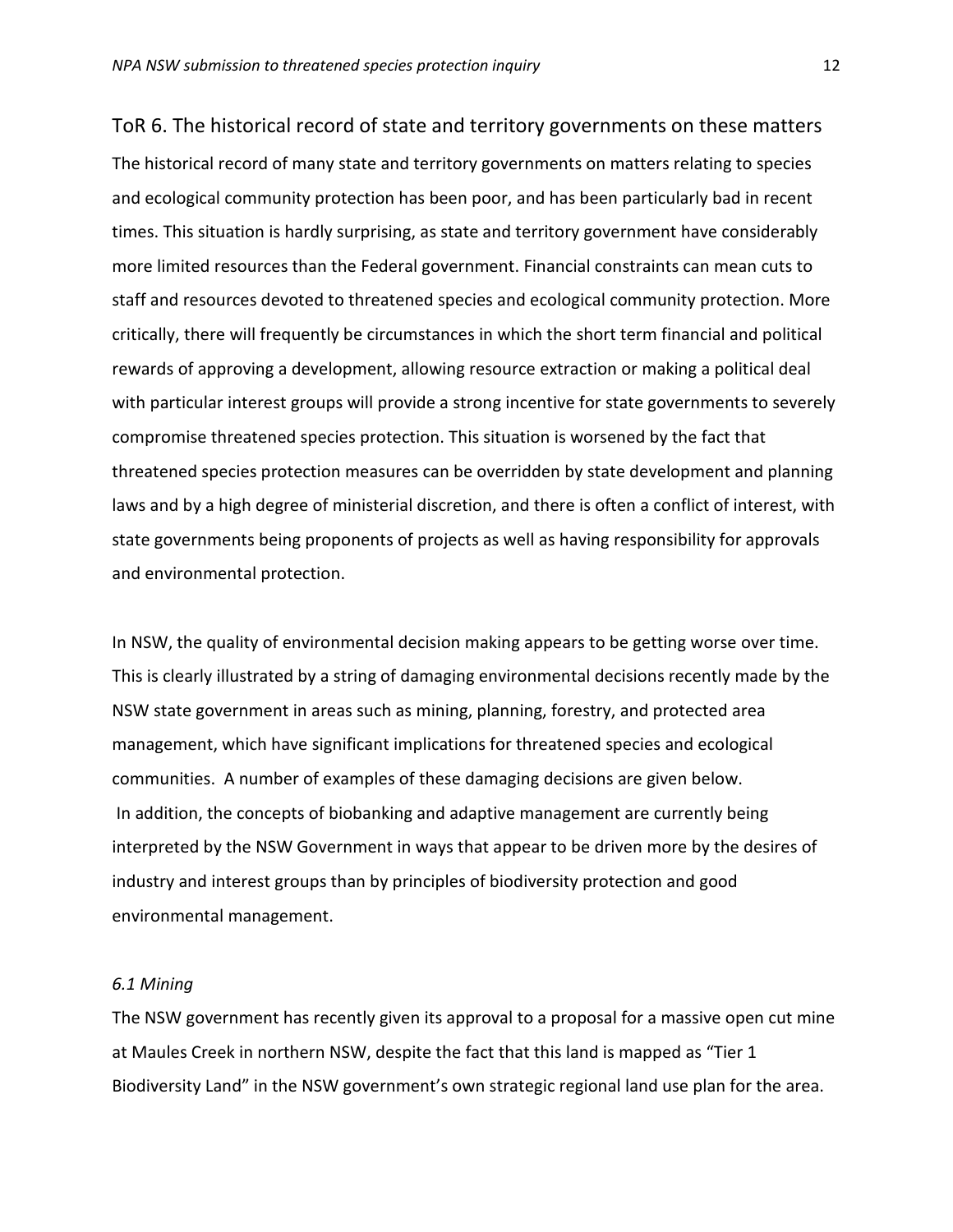This will result in destruction of parts of the Leard State Forest, which is the largest forest remnant on the heavily-cleared Liverpool plains. The forest is habitat for up to 34 threatened species, such as the Koala and the Masked Owl, and contains over 1,500 hectares of the federally-listed critically endangered Box Gum Woodland ecological community, much of which is earmarked for clearing.<sup>[3](#page-12-0)</sup> Federal government approval for this project has not been granted at this stage, but if environmental approval powers rested solely with the states, this project would already be proceeding and impacting negatively on threatened species and ecological communities.

### *6.2 Planning*

The current NSW planning system provides significant mechanisms by which environmental and threatened species considerations can be overridden. The current NSW government, as part of an election promise, repealed Part 3A of the *Environmental Planning and Assessment Act 1979* (*EPA Act*). Part 3A allowed the NSW Planning Minister to declare developments as having "State or regional environmental planning significance". It allowed a great deal of ministerial discretion, overrode environmental approvals processes and reduced the capacity for the community to comment on and appeal decisions. Unfortunately, Part 3A has been replaced by two assessment pathways under Part 4 of the *EPA Act*, State Significant Development (SSD) and State Significant Infrastructure (SSI), which retain many of the flaws of Part 3A. This includes granting the minister significant discretionary powers to declare SSDs and SSIs for developments such as mining, intensive livestock agriculture and timber milling, continuing to override environmental and heritage approvals, and severely restricting the merits appeal rights for third parties such as environment or community groups.

#### *6.3 Forestry*

There is currently a timber supply crisis in northeastern NSW, which is also the result of poor decisions made by the NSW government. In 2004, the NSW government of the time issued Wood Supply Agreements for timber from state forests to timber companies, despite evidence

<span id="page-12-0"></span> <sup>3</sup> Maules Creek Community Council (2012) *Biodiversity Value and Environmental Impacts* Accessed online 18.12.12 at http://maulescreek.org/biodiversity-value-and-environmental-impacts/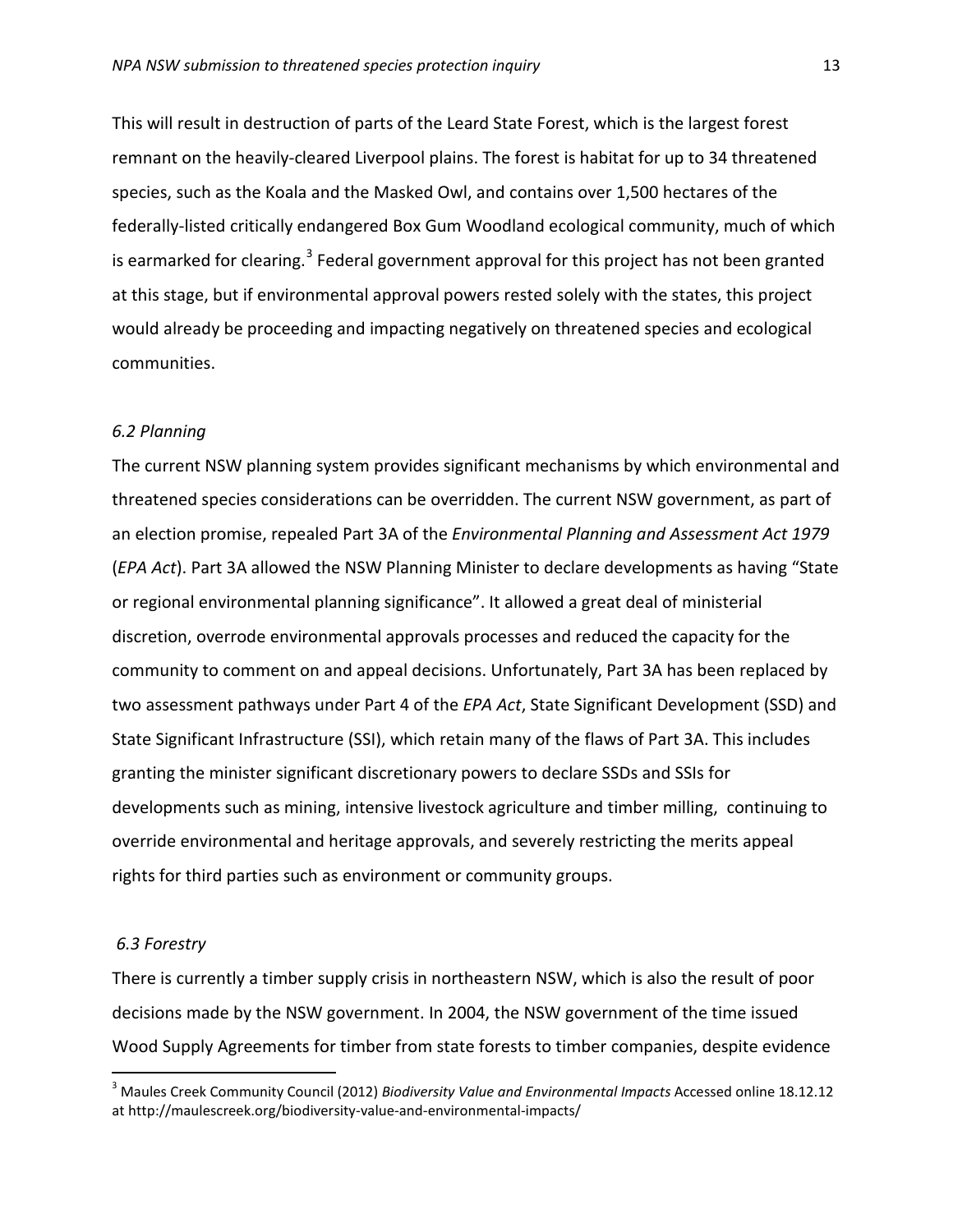that the resource estimates supplied by Forests NSW were inflated and unreliable. As a result, Forests NSW has been unable to meet the contracted timber volumes, which has led to severe breaches such as logging trees and areas required to be retained for threatened species, as well as over-logging plantations, cutting trees before they mature, increasing logging intensities and logging stream buffers.<sup>[4](#page-13-0),[5](#page-13-1)</sup>

### *6.4 Protected area management*

The protected area network forms an important cornerstone of biodiversity and threatened species protection. Recent decisions by the current NSW government have severely threatened the biodiversity conservation values of the protected area system in NSW, and have indicated the government's disregard for threatened species protection and biodiversity conservation. In May 2012, the NSW government struck a deal with the minority Shooters and Fishers party in the NSW Upper House to allow recreational hunting in NSW National parks, in exchange for support for the government's bill to privatise electricity infrastructure. Recreational hunting poses a range of safety and animal welfare concerns, and has been shown to be ineffective as a means of feral animal control.<sup>[6](#page-13-2)</sup> This is a clear example of biodiversity protection and protected area management being compromised by the state government for political and financial reasons. Similarly, the NSW government is dramatically expanding horse riding in national parks and introducing it to wilderness areas. In doing so, it is revising its previous interpretation of the *Wilderness Act 1987*, which states that wilderness is appropriate for *"...providing opportunities for solitude and appropriate self-reliant recreation."* Previously, the NSW government had interpreted self-reliant recreation as excluding horse riding, but this has now changed to allow this high-impact recreational activity in wilderness areas, demonstrating a flagrant disregard for biodiversity protection concerns.

<span id="page-13-0"></span><sup>&</sup>lt;sup>4</sup> North East Forest Alliance (2011) *Timber Supply Crisis to cost taxpayers millions for non-existent timber Accessed* online 18.12.12 at http://nefa.org.au/category/resources/

<span id="page-13-1"></span><sup>5</sup> Hammond-Deakin, N. and Higginson, S. (2011) *If a tree falls: Compliance failures in the public forests of New South Wales*, prepared by the Environmental Defender's Office (NSW) Ltd for the Nature Conservation Council of NSW, Sydney, Australia.<br><sup>6</sup> Carol Booth (2009) *Is recreational hunting effective for feral animal control?* Invasive Species Council, Victoria.

<span id="page-13-2"></span>Available online from

http://www.invasives.org.au/documents/file/reports/EssayProject\_RecHunting\_FeralControl.pdf